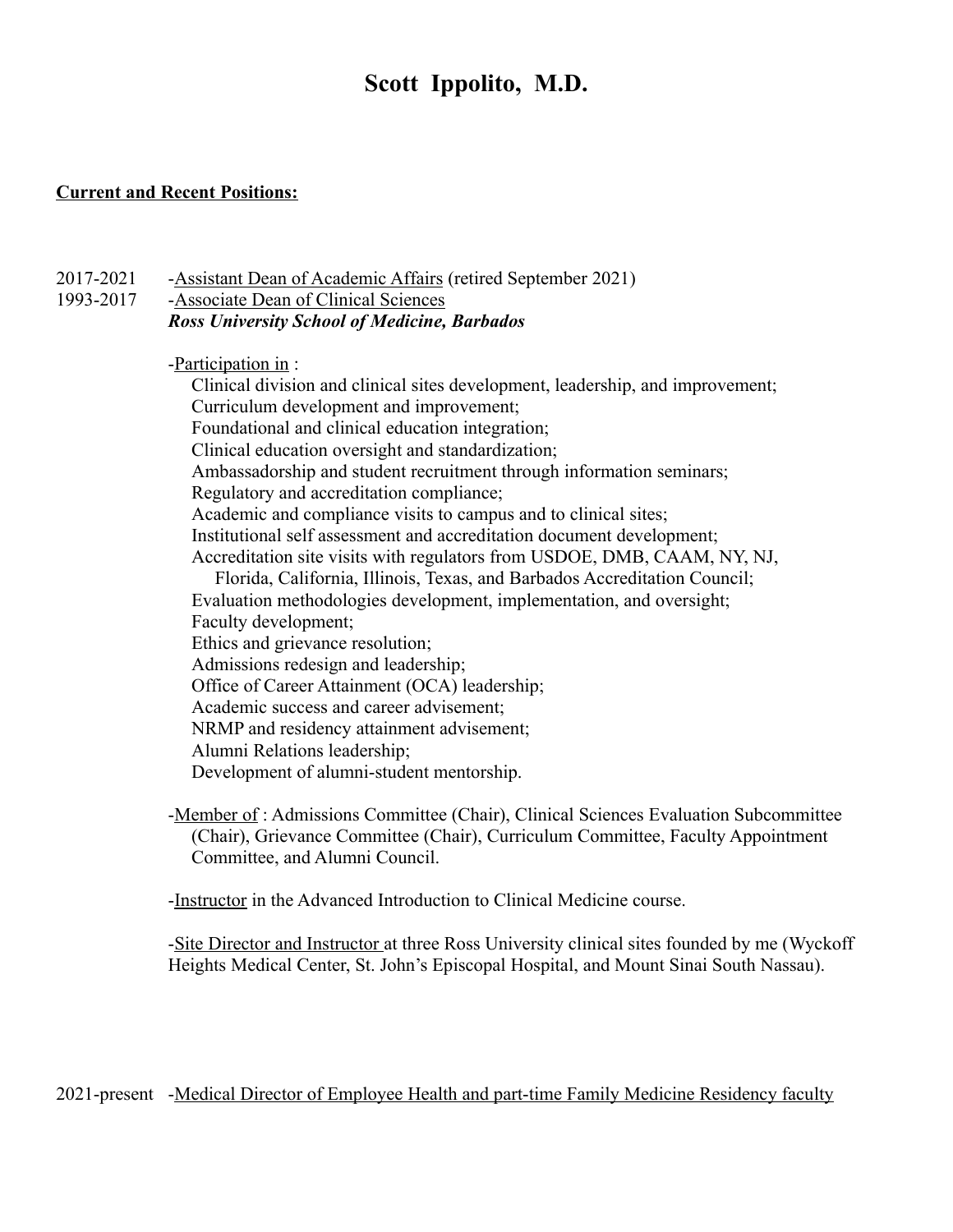| 2000-2021                            | -Chair, Department of Family Medicine (retired February 2021)<br>Mount Sinai South Nassau, Oceanside, New York<br>(a 435 bed acute care hospital affiliated with the Mount Sinai Health System, the Icahn School of<br>Medicine, and the New York Institute of Technology College of Osteopathic Medicine).<br>Responsible for a clinical department, three family medicine centers, an inpatient hospitalist<br>program, an ACGME accredited Family Medicine Residency, medical student education,<br>employee health, quality review and performance improvement, risk management, regulatory<br>compliance, medical staff recruitment and credentialing, strategic planning, budget planning,<br>department and hospital operations, community relations and education, health improvement<br>initiatives, faculty development, and grant development.<br>-Founder, President, and Practitioner - South Nassau Family Medicine, P.C.<br>(a faculty practice responsible for outpatient and inpatient care)<br>-Physician Advisor to Case Management and to Community Medicine<br>-Member of: Medical Board, Strategic Planning Committee of the Board of Directors, Quality<br>Review Committee of the Board of Directors, Community Advocacy Committee of the Board of<br>Directors, Leadership Search Committees of the Board of Directors, Utilization Review<br>Committee (Chair), Medical Education Committee, Medical Staff Performance Improvement<br>Committee, Family Medicine Performance Improvement Committee (Chair), Credentials<br>Committee, Infection Control Committee, Safety Committee, Falls Committee, and Cultural<br>Initiatives Committee. |  |  |
|--------------------------------------|------------------------------------------------------------------------------------------------------------------------------------------------------------------------------------------------------------------------------------------------------------------------------------------------------------------------------------------------------------------------------------------------------------------------------------------------------------------------------------------------------------------------------------------------------------------------------------------------------------------------------------------------------------------------------------------------------------------------------------------------------------------------------------------------------------------------------------------------------------------------------------------------------------------------------------------------------------------------------------------------------------------------------------------------------------------------------------------------------------------------------------------------------------------------------------------------------------------------------------------------------------------------------------------------------------------------------------------------------------------------------------------------------------------------------------------------------------------------------------------------------------------------------------------------------------------------------------------------------------------------------------------------------------------------|--|--|
| 2015-2018                            | -Member of the Board of Directors<br>The Caribbean Accreditation Authority for Education in Medicine and Other Health Professions<br>$(CAAM-HP)$                                                                                                                                                                                                                                                                                                                                                                                                                                                                                                                                                                                                                                                                                                                                                                                                                                                                                                                                                                                                                                                                                                                                                                                                                                                                                                                                                                                                                                                                                                                       |  |  |
| 2006-2019                            | -Member of the Board of Directors<br>New York Colleges of Osteopathic Medicine Education Consortium (NYCOMEC)                                                                                                                                                                                                                                                                                                                                                                                                                                                                                                                                                                                                                                                                                                                                                                                                                                                                                                                                                                                                                                                                                                                                                                                                                                                                                                                                                                                                                                                                                                                                                          |  |  |
| 2014-2019                            | -Member of the Board of Directors<br>New York Medical Partners ACO and South Nassau IPA, Inc.                                                                                                                                                                                                                                                                                                                                                                                                                                                                                                                                                                                                                                                                                                                                                                                                                                                                                                                                                                                                                                                                                                                                                                                                                                                                                                                                                                                                                                                                                                                                                                          |  |  |
|                                      | 1997-present -Risk Management Educator and Consultant<br>Physicians' Reciprocal Malpractice Insurance Company, Roslyn, New York                                                                                                                                                                                                                                                                                                                                                                                                                                                                                                                                                                                                                                                                                                                                                                                                                                                                                                                                                                                                                                                                                                                                                                                                                                                                                                                                                                                                                                                                                                                                        |  |  |
| <b>Current Faculty Appointments:</b> |                                                                                                                                                                                                                                                                                                                                                                                                                                                                                                                                                                                                                                                                                                                                                                                                                                                                                                                                                                                                                                                                                                                                                                                                                                                                                                                                                                                                                                                                                                                                                                                                                                                                        |  |  |

- 1989-present -Clinical Assistant Professor of Family Medicine State University of New York Downstate College of Medicine, Brooklyn, New York Family Medicine Residency Preceptor and Medical Student Instructor
- 2017-present -Clinical Adjunct Professor of Family Medicine Icahn School of Medicine of the Mount Sinai Health System, New York, New York Medical Student Instructor
- 2001-present -Clinical Adjunct Professor of Family Medicine New York Institute of Technology College of Osteopathic Medicine, Old Westbury, New York Medical Student Instructor

# **Certifications:**

Diplomate American Board of Family Medicine - July 1989, re-certified July 1995, July 2001, July 2008 Fellow American Academy of Family Physicians - September 994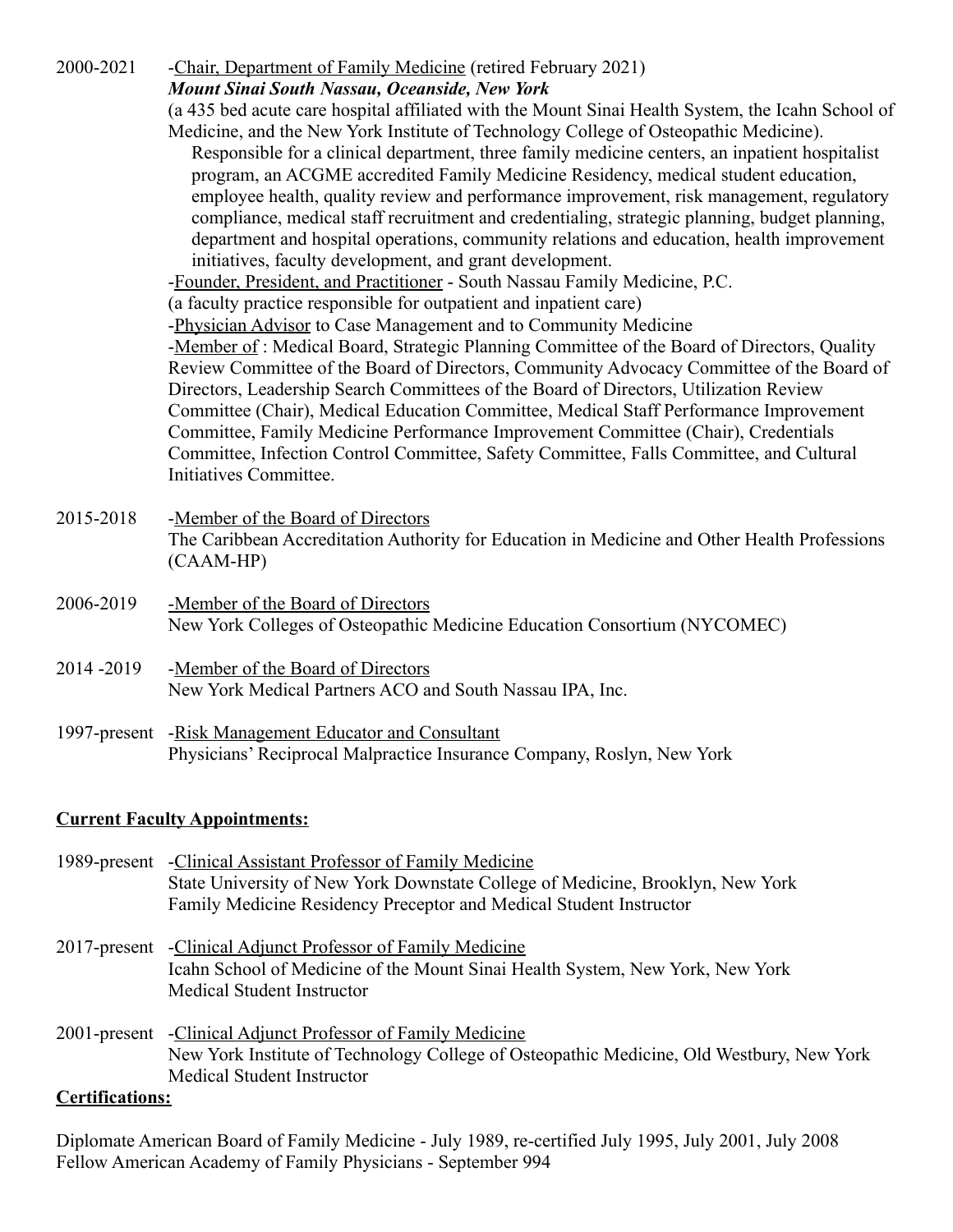#### **Licenses:**

New York Medical License #179201 - July 1989 - present Pennsylvania Medical License #MD 040749L - July 1987 – present

# **Previous Experience:**

| 2001-2017               | -Member of the Medical Executive Committee and the Quality Monitoring Council of the Long<br><b>Island Health Network</b>                                                                                                                                                    |  |
|-------------------------|------------------------------------------------------------------------------------------------------------------------------------------------------------------------------------------------------------------------------------------------------------------------------|--|
|                         | A clinically integrated network of ten regional hospitals with the goal of improving quality while<br>maintaining cost through the application of best practices.                                                                                                            |  |
| 1996-2000               | -Founder and Chair, Department of Family Medicine<br>-Co-Founder, Family Medicine Residency and Osteopathic Internship<br>-Faculty Practice Founder and Practitioner<br>St. John's Episcopal Hospital, Far Rockaway, New York                                                |  |
|                         | (an affiliate of SUNY Downstate College of Medicine and Touro University College of<br>Osteopathic Medicine)<br>-Member of: Medical Executive Committee, Performance Improvement Committee, Utilization                                                                      |  |
| Committee,<br>Committee | Review Committee, Credentials Committee, Medical Records Committee, Library<br>Cardiac Care Council, Pulmonary Care Council, and Medical Education                                                                                                                           |  |
| 1993-1996               | -Associate Chair, Department of Family Medicine<br>-Founder and Program Director, Family Medicine Residency<br>-Faculty Practice Founder and Practitioner<br>Wyckoff Heights Medical Center, Brooklyn, New York<br>(an affiliate of the Albert Einstein College of Medicine) |  |
| 1996-2006               | -Medical Director<br>-Clinical Preceptor and Instructor of Physical Diagnosis and Internal Medicine<br>-Curriculum Committee Chairman and Academic Progress Committee member<br>Touro University Physician Assistant Program, Bayshore, New York                             |  |
| 1994-1996               | -Labor and Delivery Attending Physician<br>Department of Obstetrics and Gynecology<br>Wyckoff Heights Medical Center                                                                                                                                                         |  |
| 1998-2000               | -Adjunct Professor and Clinical Preceptor<br>Touro University College of Osteopathic Medicine                                                                                                                                                                                |  |
| 1994-1996               | -Adjunct Professor and Clinical Preceptor<br>Albert Einstein College of Medicine                                                                                                                                                                                             |  |
| 1990-1993               | -Coordinator of Obstetrics and Gynecology<br>Department of Family Practice                                                                                                                                                                                                   |  |

SUNY Downstate College of Medicine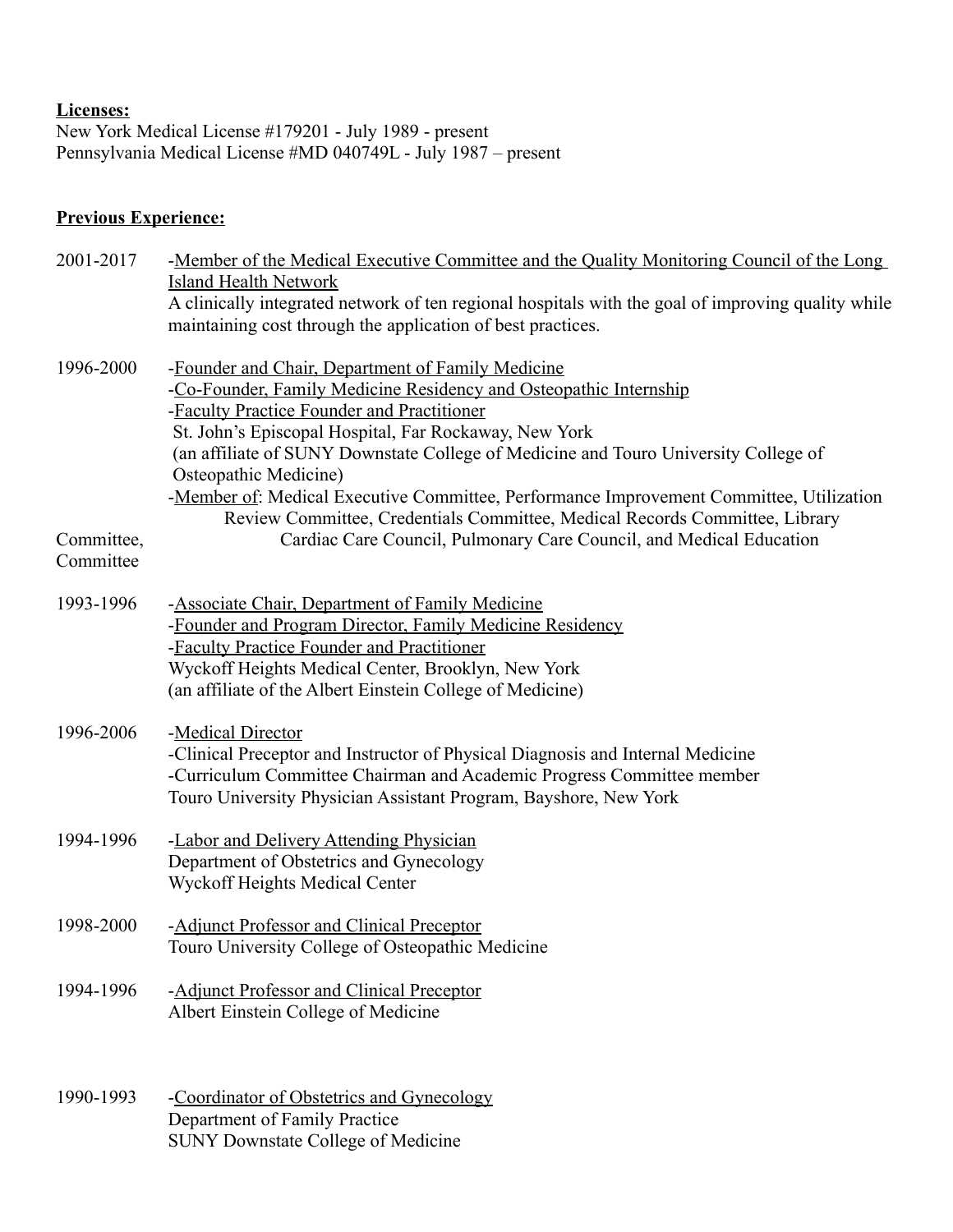| 1990-1993 | -Founder, Owner, President, and Practitioner<br>Glendale Family Care, Inc., Glendale, New York<br>(a multi-specialty family health care facility) |
|-----------|---------------------------------------------------------------------------------------------------------------------------------------------------|
| 1989-1990 | -Private Practice of Family Medicine<br>Pocono Medical Care, P.C., Milford, Pennsylvania                                                          |
|           |                                                                                                                                                   |

1888-1990 - Emergency Medicine Physician Jamaica Medical Center, Jamaica, New York

#### **Current Hospital Affiliations:**

| 2000-present Mount Sinai South Nassau, Oceanside, New York                               |
|------------------------------------------------------------------------------------------|
| 1989-present University Hospital of the State University of New York, Brooklyn, New York |

### **Residency / Fellowships:**

| 1986-1989 | Jamaica Hospital Medical Center Family Medicine Residency<br>Jamaica, New York                                 |
|-----------|----------------------------------------------------------------------------------------------------------------|
| 1989-1990 | Family Medicine Obstetrics and Gynecology Fellowship<br>State University of New York Downstate Medical School  |
| 1990-1991 | <b>Family Medicine Faculty Development Fellowship</b><br>State University of New York Downstate Medical School |

## **Education:**

Hofstra University, Hempstead, New York 1980 - B.A. Cum Laude in Biology and Computer Science

Ross University School of Medicine, Portsmouth, Dominica 1986 - M.D. with Honors

## **Memberships:**

American College of Physician Executives American Academy of Family Physicians American Medical Association New York State Medical Society Society of Teachers of Family Medicine **Publications / Grants / Awards:**

-Taylor's 10-Minute Diagnosis Manual – Second Edition 2006, Third Edition 2014 -Family Medicine Board Exam Practice Questions - Medtext Medical World, Inc. – 2005 -NCQA Patient Centered Medical Home recognition - 2012 -Federal Grant for Training in Family Medicine - Department of Health and Human Services – 1994 & 1998 -State Grant for the Identification and Treatment of Children at Risk for Being Placed in Foster Care - 2001